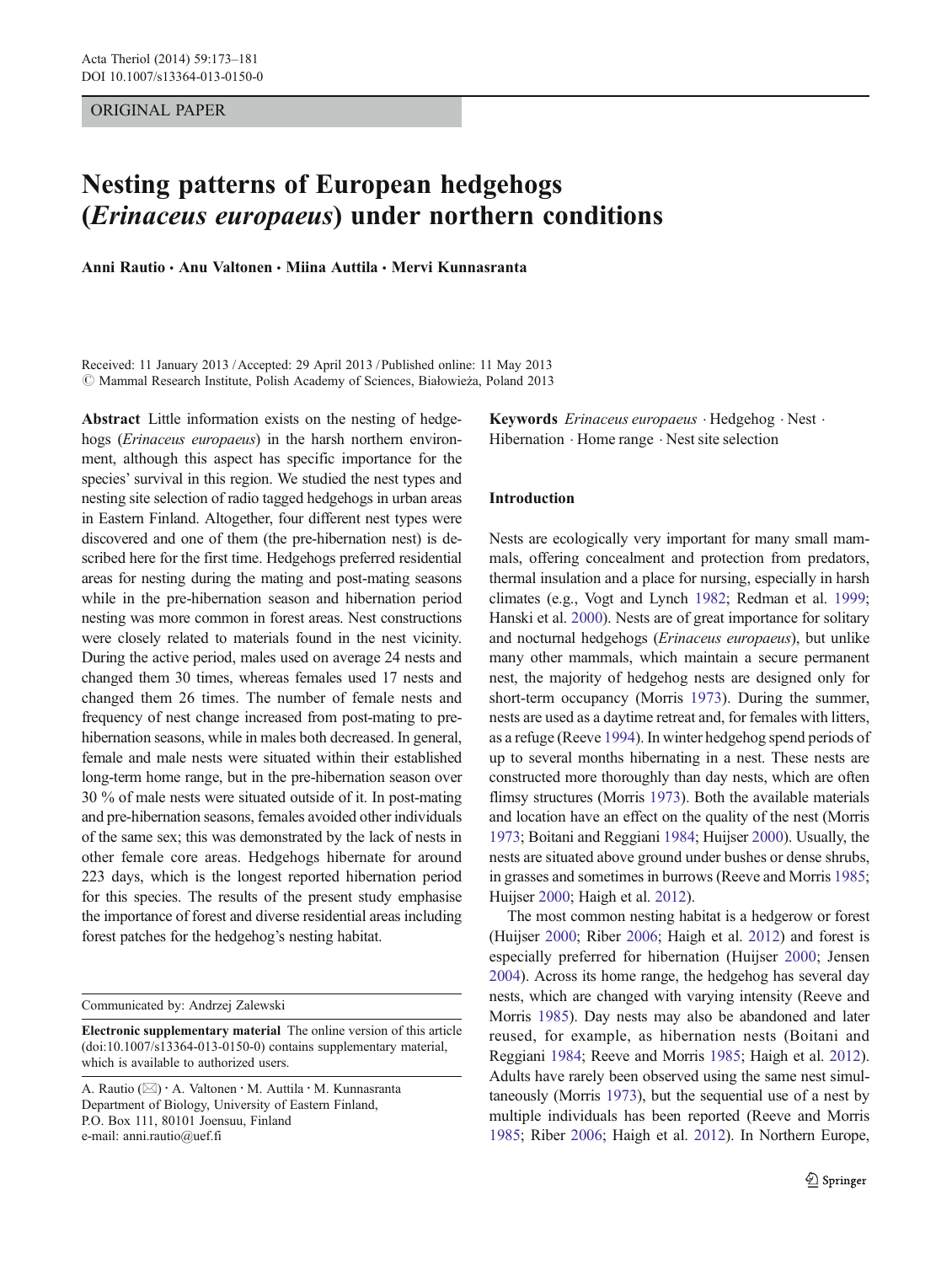hedgehogs can hibernate for over 200 days from August– October until April–May, but in milder areas, the hibernation period is more variable, and some individuals may remain active almost all year round (Parkes [1975;](#page-8-0) Jensen [2004;](#page-8-0) Haigh et al. [2012](#page-8-0); Rautio et al. [2013](#page-8-0)).

The European hedgehog has a fairly wide geographical distribution and occurs in a great variety of climatic conditions. In Fennoscandia, the species lives at the northernmost limit of its distribution range. All important activities such as breeding and rearing young, foraging for maintenance and fat storing for hibernation have to be done in a relatively short period, which is challenging for juveniles in particular. The behaviour of a species at the northern edge of its range is likely to differ from that observed in southern areas, where the available habitats and climate are different. Knowledge of hedgehog behavioural ecology in Northern Europe is fairly scarce (Kristiansson [1984;](#page-8-0) Rautio et al. [2013\)](#page-8-0), and there is no information on the nesting of hedgehogs, although this aspect is of specific importance for species survival in a harsh environment. In addition, a significant decline in hedgehog population has been evidenced in recent years in Europe (Hof [2009\)](#page-8-0), and an understanding of the space use patterns of the species is an important prerequisite for conservation.

Since hedgehogs have large home ranges in harsh climate (Rautio et al. [2013](#page-8-0)), the current study hypothesised that variations would be apparent also in the nesting behaviour and in number of nests. In this work, as a contribution to the knowledge of the nesting ecology of hedgehogs, we examine the nest function and structure and nest habitat selection in urban areas in the northern edge of hedgehog range. More specifically, we study the differences between males and females in sequential nest use, frequency of resting without nests and how nest habitat selection differs between nest types. We hypothesise that since male hedgehogs have generally larger home ranges than female hedgehogs (Rautio et al. [2013\)](#page-8-0), males also have a greater number of nests and they change nests more frequently. We also address the spatial distribution of nests in a home range and how it changes during the active period and between sexes. Since the home ranges of individuals of both sexes overlap, but females share core areas with other females only during the mating season (Rautio et al. [2013](#page-8-0)), we expect that the proportion of nests in overlapping areas changes during the active period, but the change is different among the sexes.

The research was conducted in Joensuu (63°N, 29°E) a medium-sized town in Eastern Finland with a population of 73,000. The study area (about  $7 \text{ km}^2$ ) consisted of the three

## Materials and methods

## Study area

main habitat classes: (1) constructed areas (48 %) including the city centre, residential and facility areas, (2) other constructed areas (29 %) including leisure activity areas and road areas and (3) forest and semi-natural areas (23 %) including deciduous, mixed, coniferous and transitional woodland and scrub (see Fig. [1\)](#page-2-0). The research was undertaken between spring 2004 and early summer 2006. The ground was covered with snow for about 5 months (from the end of November to the end of April), with the average snow depth in the study area in January being 36 cm (ranging from 21 to 70 cm).

## Radio tracking

Adult hedgehogs (13 males, 12 females) were tracked by VHF radio telemetry (see details in Rautio et al. [2013;](#page-8-0) Appendix). The number and spatial distribution of nests, nest usage patterns and nest habitat selection of hedgehogs was monitored during active period, from spring (April) until hibernation commenced in autumn (October) annually. Home range analyses of the tracked individuals (Rautio et al. [2013](#page-8-0)) were used to estimate the spatial distribution of nests. In autumn, the radio tracked hedgehogs (five females, six males) were considered to have entered hibernation if they did not leave their nest for a month. Their wintertime location was checked at monthly intervals. Research activities were undertaken according to the regulations of University of Joensuu Ethical Commission on Animal Experiments. A license for live capturing and tagging hedgehogs in the field was granted by the North Karelia Environment Centre.

The hedgehog is a nocturnal species, so it can be expected to stay stationary throughout the day also during its active period. This allowed the authors to locate the nest sites between dawn and dusk. Using a handheld radio receiver, it was possible to find the exact location of a nest occupied by a tagged individual. The observed nests were marked in the terrain by tying an inconspicuous string with a unique identification code nearby. The code revealed the date when the nest was first observed and the identity of the individual occupying the nest during the first observation.

Nest types were divided into four categories based on their function: (1) day nests, (2) breeding nests, (3) pre-hibernation nests and (4) hibernation nests. Day nests were used as a daytime retreat during the hedgehogs' active period. Breeding nests were used during the nursing period (from the end of June until the end of July) until juveniles were weaned. Prehibernation nests were used during late summer and autumn (August–September). Hibernation nests were occupied after active period, between August and May. Some nests had several functions, but the type was categorized according to the main function of the nest.

Construction materials were documented and nest locations were divided into four categories: (1) under a bush or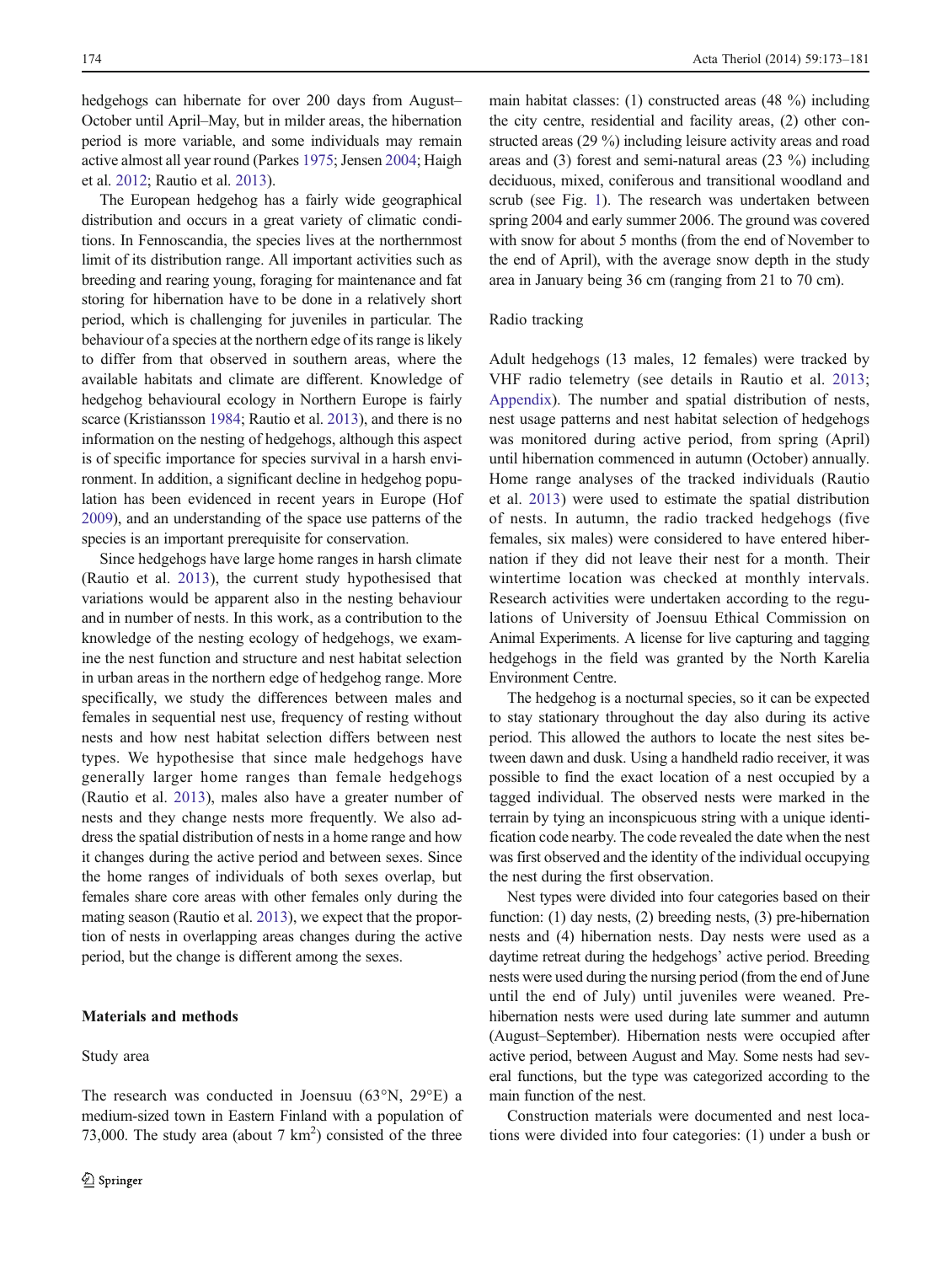<span id="page-2-0"></span>Fig. 1 The proportion of a habitats in the study area and b hedgehog nest types with c number of nests by location in specific habitats. The residential area and leisure activity area included small patches of forest (17 % and 3 % of the total area, respectively)



against a tree, (2) cavities on the ground (in a moss tussock or under a tree root), (3) vicinity of a building (under a woodpile, under or on the side of a building) or other, (4) in loose leaves, twigs or grass. The exact nest site location was missing from 16 % of nests (e.g., those in private gardens). The habitat type of each nest site was obtained from CORINE land cover data (2006, © EEA; Fig. 1).

The total number of nests used and changed was calculated only for the hedgehogs tracked throughout the active period. For sex-related comparisons, the active period was divided into three even seasons: the mating season (May 1– June 15), post-mating season (June 16–July 31), and prehibernation season (August 1–September 15). This enabled the study of possible changes in nest use and number during these seasons. If the daytime location of a hedgehog in a nest was missing (as in 195 cases out of 2378 nest locations), the hedgehog was expected to use the same nest it had used on the previous day. Sequential use of a nest by multiple individuals was also recorded. Geographic nest locations were included in the home-range analysis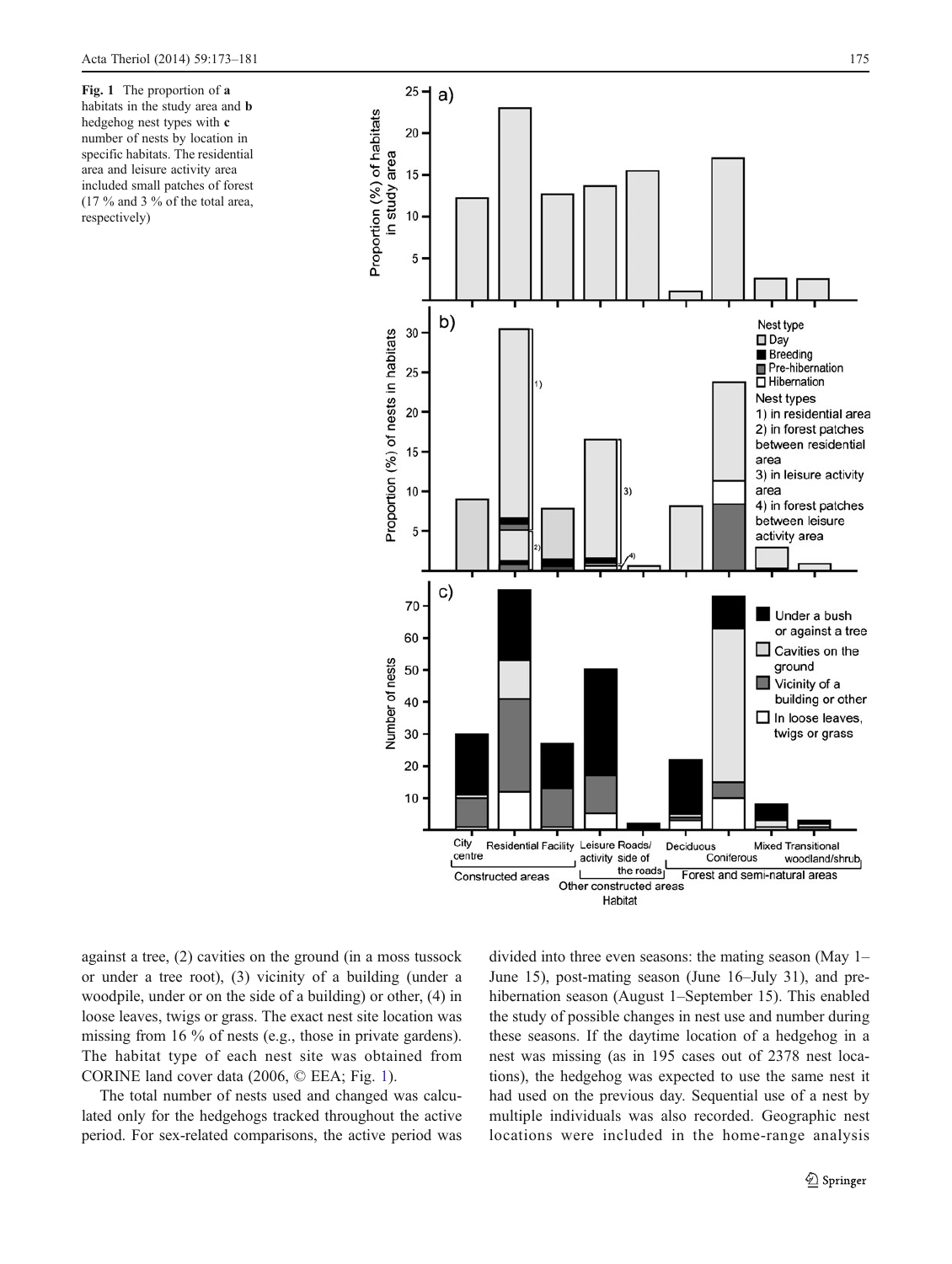(Kernel 50 % and Kernel 95 %; see Rautio et al. [2013\)](#page-8-0) in order to estimate spatial patterns of nest usage and nesting habitat selection. The number of nests in the core area (K50, the area of intensive use), outside K95 and in the part of the home range overlapping with their neighbour's (K95 and K50) were analysed by season (mating, post-mating, perhibernation season) and sex (ArcGIS 10; ESRI Inc., Redlands, CA, USA).

#### Statistical analyses

Fisher's exact test was used to test the differences between females and males in (1) frequencies of sequential nest use and (2) frequencies of resting without a nest. The differences in proportion of each nest type in three main habitat classes (constructed areas, other constructed areas and forest and semi-natural areas; see Fig. [1](#page-2-0)) were modelled with generalized estimating equations (multinomial distribution with cumulative logit link function). Differences in (1) the number of nests and (2) the nest change frequency were modelled with linear mixed models, where sex, season and their interaction were included as fixed effects and the individual as a random factor. The proportion of the total number of nests overlapping with K95 areas of other individuals were modelled with generalized estimating equations (events/trials data; binomial distribution with logit link function) where sex, season and their interaction were included as fixed effects and individual as a random factor. Due to the low number of individuals with overlapping core areas (see Rautio et al. [2013\)](#page-8-0) and the low number of nests located in overlapping core areas, the proportion of nests overlapping with K50s of other individuals could not be modelled. Statistical analyses were performed with SPSS 19.0 (SPSS Inc., Illinois, USA) and program R 2.15.0 (Development Core Team [2012\)](#page-8-0). Before analyses, the normality of the variables was checked.

# Results

## Nest types

Of the 344 observed nests during the study period, 283 were day, 14 breeding, 36 pre-hibernation and 11 hibernation nests. Nest type was typically permanent and only about 2 % of the nests were later reused for a different purpose. Five nests were also used the following active period. For those nests, which building materials were studied  $(n=198)$ , materials were gathered from the vicinity of the nests. The majority of nests situated in coniferous forest were built by burrowing into a moss tussock or under a tree root, so data for building materials used in those nests  $(n=63)$  were not included to the following division. At least two different

construction materials were used in 59 % of the nests  $(n=135)$ . Leaves were used in 73 %, grass in 35 %, twigs in 26 %, forest litter in 20 %, moss in 14 % and rubbish (e.g., plastic bags, wrapping paper) in 6 % of the nests.

A single day nest could be utilized by up to three different hedgehogs, but never simultaneously. Out of the 23 studied individuals 23 % of males and 25 % of females used a nest previously occupied by another individual (frequencies did not differ statistically by sex; Fisher's exact test,  $p=1.000$ ). However, among those hedgehogs that utilized nest previously occupied by another individual, more cases per hedgehog were observed in males than in females (Table 1). The males reused both the nests of other males  $(61 \%)$  and females  $(39 \%)$ , whereas females almost exclusively reused male nests (80 %). Almost half of the hedgehogs were observed resting without a nest, (the frequencies between sexes did not differ statistically, Fisher's exact test,  $p=0.684$ ). However, among those hedgehogs that were observed resting without a nest, more cases per hedgehog were observed in females than in males (Table 1).

#### Nest site and nesting habitat

The three most favoured nest sites were as follows: under a bush or against a tree (36 %), vicinity of a building or other (20 %) and cavities on the ground (19 %) (Fig. [1\)](#page-2-0). With very few exceptions, the tracked hedgehogs did not use the nest boxes as resting sites. The exact number of nest boxes offered by local people in the study area was not known, but there were boxes in at least five different private gardens.

We found a significant difference in the proportion of different nest types situated in the three main habitat classes (multinomial regression Wald chi-square=17.0,  $p < 0.001$ ). Constructed areas ( $B=-1.8$ ,  $p<0.001$ ) and other constructed

Table 1 Number of cases per period when hedgehogs were observed (a) utilising a nest which was used earlier by another hedgehog (the sex of hedgehog observed to rest in the nest is given first, followed by the sex of former user) and (b) resting without a nest

|                   |              |          | April–May June–July August–September Overall |    |
|-------------------|--------------|----------|----------------------------------------------|----|
| (a)               |              |          |                                              |    |
| 8→8               | 16           | 1        | $\Omega$                                     | 17 |
| $3\rightarrow 9$  | 1            | 10       | $\Omega$                                     | 11 |
| $2 \rightarrow 2$ | 1            | $\theta$ | $\Omega$                                     | 1  |
| $2 \rightarrow 3$ | $\mathbf{0}$ | 2        | 2                                            | 4  |
| Overall           | 18           | 13       | $\overline{c}$                               | 33 |
| (b)               |              |          |                                              |    |
| 3                 | 9            | 2        | 1                                            | 12 |
| $\Omega$          | 7            | 10       | 5                                            | 22 |
| Overall           | 16           | 12       | 6                                            | 34 |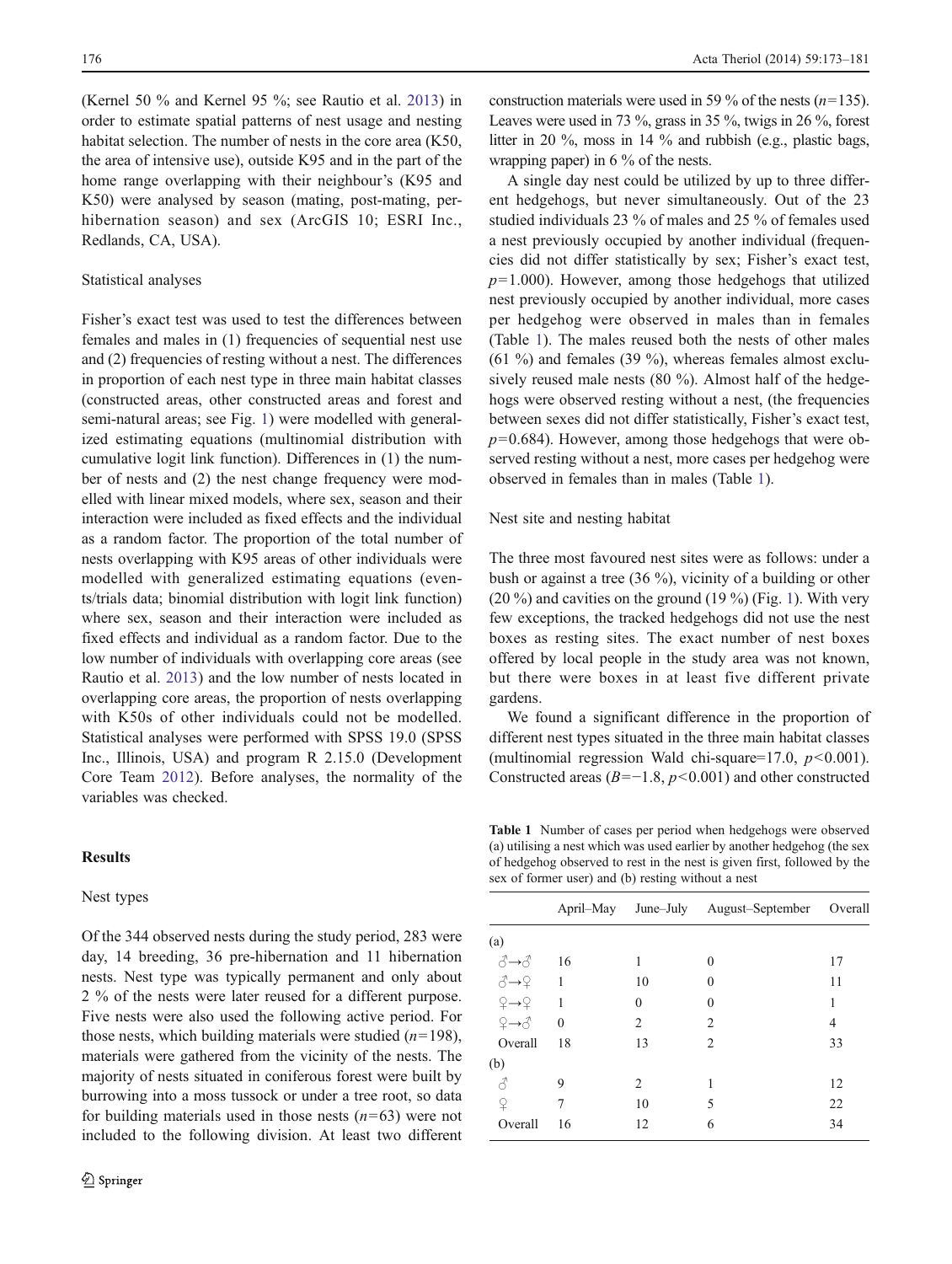areas ( $B=-1.5$ ,  $p=0.011$ ) had differing proportions of nest types to those in forest and semi-natural areas. The proportion of day nests was higher in constructed areas than in other constructed and forest and semi-natural areas (Fig. [1](#page-2-0)). In contrast, the proportion of pre-hibernation and hibernation nests was higher in forest and semi-natural areas than in other areas. Approximately 32 % of all nests in residential areas and 16 % of those in leisure activity areas were situated in forest patches (Fig. [1\)](#page-2-0). Over 40 % of breeding nests were also situated in forest patches.

Number of nests, nest usage and spatial distribution of nests within home range

During the active period, males  $(n=3)$  used on average 24  $(\pm 0.8 \text{ SE}, \text{range } 23-26)$  nests and changed them 30  $(\pm 1.5, \text{S})$ range 26–33) times, whereas females  $(n=4)$  used 17 ( $\pm$ 3.6, range 10–22) nests and changed them 26  $(\pm 1.5, \text{range } 24$ –29) times. Although males had more nests on average than females during the active period, there were no statistic differences between sexes in the number of nests used (parameter estimate=−0.43,  $t=-0.26$ ,  $p=0.800$  or in the nest change frequency (parameter estimate=1.00,  $t=0.30$ ,  $p=0.771$ ) when the season was taken into account (Fig. 2). The difference in nest number (parameter estimate=4.29,  $t=2.47$ ,  $p=0.024$ ) and in nest change frequency (parameter estimate= $10.64$ ,  $t=3.02$ ,  $p=0.008$ ) between post-mating and pre-hibernation seasons was statistically significant. However, there were no differences in either nest number (parameter estimate=3.14,  $t=1.89$ ,  $p=0.077$ ) or in nest change frequency (parameter estimate=5.00,  $t=1.48$ ,  $p=0.158$ ) between mating and prehibernation season. The interactions were non-significant between mating and pre-hibernation seasons in nest number (parameter estimate=−2.65,  $t=-1.16$ ,  $p=0.263$ ), and in nest change frequency (parameter estimate=−5.97,  $t=-1.28$ ,  $p=0.217$ ). During the mating season males had 11 nests and they changed those 18 times and females had eight nests and they changed those 13 times. However, the change in nest number (parameter estimate for interaction=−7.71,

 $t=-3.21$ ,  $p=0.005$ ) or in change frequency (parameter estimate=−19.79,  $t=4.05$ ,  $p=0.001$ ) between post-mating and pre-hibernation seasons was unequal between sexes. Number of female nests increased from an average of four post-mating nests to seven pre-hibernation nests, and at the same time the frequency of nest change increased from five to 14. On contrary, in males, the number of nests decreased from an average of 12 to 8, and at the same time the frequency of nest change decreased from 24 to 13 (Fig. 2).

In the mating season, 46 % and in the post-mating season over 60 % of females' nests were located in the core areas of the home ranges  $(K50)$  decreasing to 29 % in the pre-hibernation season (Fig. [3](#page-5-0)). Males had 49 % of nests in core area during the mating season, but during the rest of the active period proportion decreased. In the mating season 12 % and in the post-mating season only 4 % of females nests were located outside of home ranges (K95) increasing to 11 % in the pre-hibernation season. In males, less than 10 % of nests were situated outside K95 during the mating season, but proportion increased during the post-mating season and in the pre-hibernation season over 30 % of nests were outside K95 (Figs. [3](#page-5-0) and [4](#page-5-0)).

Over 20 % of the female and 12 % of male nests were located within the core area of the home range (K50) while overlapping with the neighbours' during the active period (Table [2](#page-6-0)). Both sexes had nests in another individual's K50 during the mating season, but after that there were no female nests in another female's core area, also proportion of males nests in another males' core area decreased. In addition, during the active period, 45 % of the female and 26 % of male nests were located in a part of the home range (K95) that overlapped with their neighbours (there was a statistically significant difference between sexes, Tables [2](#page-6-0) and [3\)](#page-6-0). The change in proportion of nests in a part of the home range (K95) that overlapped with their neighbours between mating and pre-hibernation and post-mating and prehibernation seasons was unequal between males and females (the both interactions were statistically significant, Tables [2](#page-6-0) and [3\)](#page-6-0). In the mating season, approximately half of

Fig. 2 a Number of nests and b nest change frequency in radio tracked hedgehogs (intersection line median, box first and third quartiles, whiskers largest and smallest observations falling within distance of 1.5 times the box size from the nearest quartile, circles outliers, observations with values between 1.5 and 3 box lengths from the upper edge of the box)

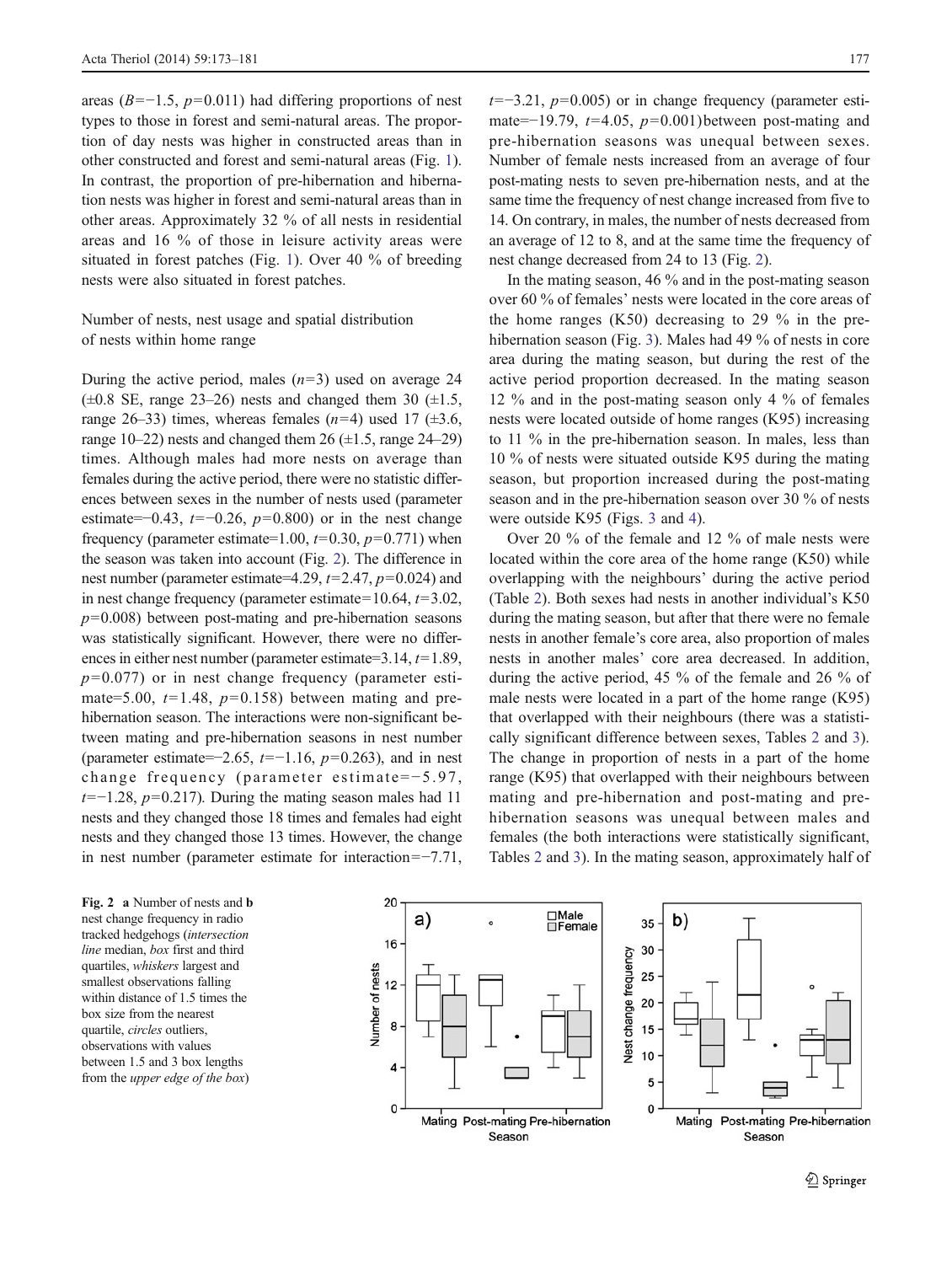<span id="page-5-0"></span>Fig. 3 Proportion of radio tracked hedgehog nests in a K50 and b outside K95 compared to the total number of nests



the females and 27 % of male nests were located in overlapping area, but proportion decreased to 40 % in females and 16 % in males during the post-mating season. During the pre-hibernation season, proportion of nests in overlapping part was only 30 % in females, but 45 % in males.

In August–September, the hedgehogs were still active and used day nests in their home range until they moved to prehibernation nests in which they stayed almost around the clock and individual movement activity was very low. Males had on average four  $(\pm 1.1, \text{ range } 2-9)$  pre-hibernation nests that they started to use at the earliest at the beginning of August (Fig. 4). Females had three  $(\pm 0.5, 2-5)$  nests that they started to use at the earliest a few weeks later than males (see

Appendix). All hedgehogs tracked throughout the hibernation period, except one male, stayed in the same hibernation nest for over 210 days. The males hibernated on average 224  $(\pm 4.8)$  days and females 223  $(\pm 2.5)$  days.

# Discussion

The long research period enabled the extensive and versatile observation of hedgehog nesting behaviour at the northern limit of the species range. The pre-hibernation nest, observed for the first time in this study, may be one adaptation for the long northern winter. This nest type is used in

Fig. 4 Typical home range of male hedgehog and day nests (August 1–31, 2004), pre-hibernation nests (September 1–10, 2004) and hibernation nest (September 11, 2004–April 14, 2005) during one study season

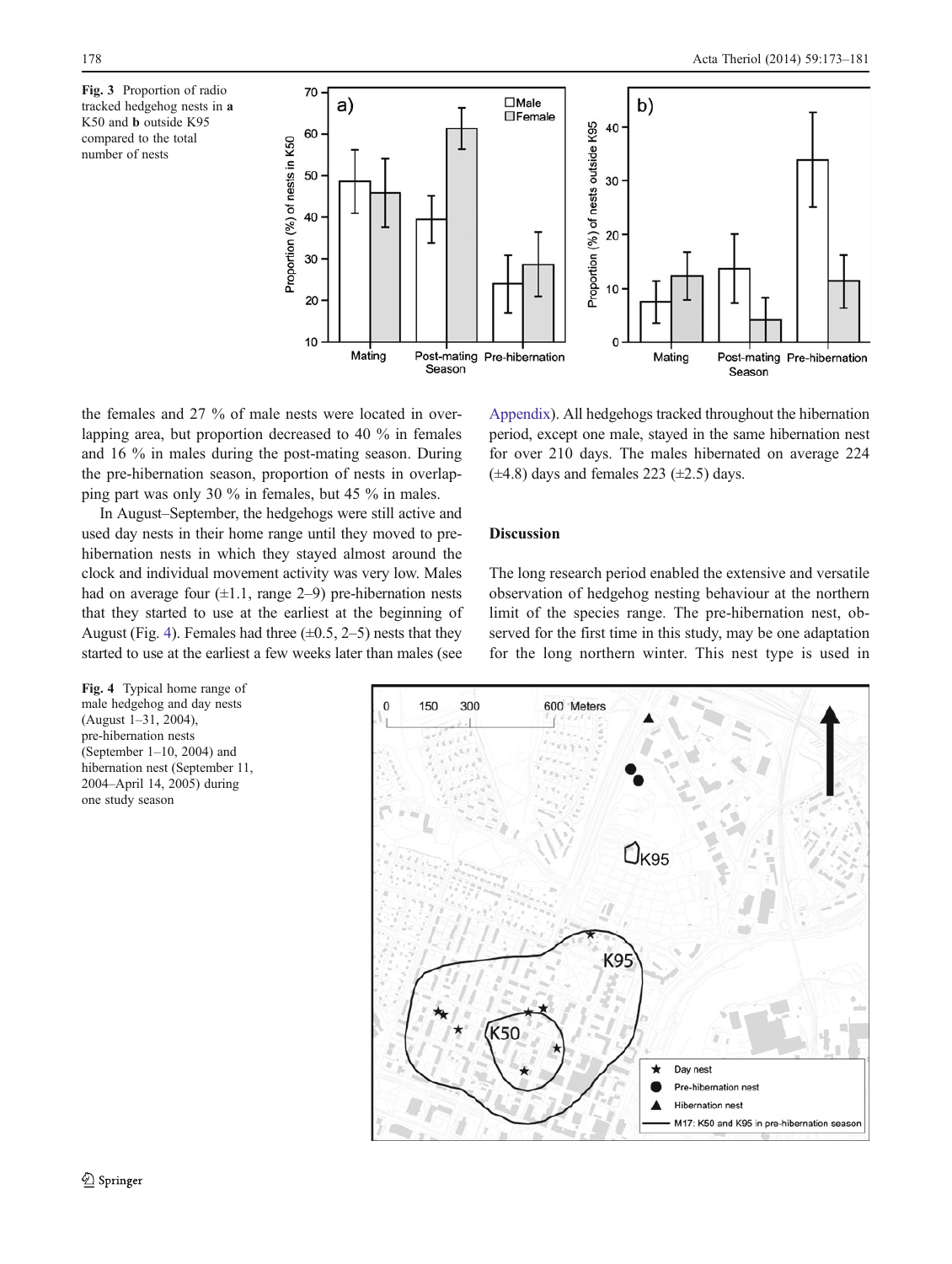<span id="page-6-0"></span>Table 2 Number of nests in (a) K50 and (b) K95 which overlap with the neighbours' home range and percentage of the total hedgehog nests per season found in the overlapping area

|                 | Sex                                   | $n$ pairs      | Nests average<br>$(\pm SE)$ | $%$ total       |
|-----------------|---------------------------------------|----------------|-----------------------------|-----------------|
| $(a)$ K50       |                                       |                |                             |                 |
| Mating          | ⊊←♀                                   | 6              | $1.2 \pm 0.6$               | $17.8 \pm 10.3$ |
|                 | $\mathcal{Q} \rightarrow \mathcal{Q}$ | 9              | $1.9 \pm 0.3$               | $27.6 \pm 5.7$  |
|                 | 3→3                                   | $\overline{4}$ | $1.8 + 0.5$                 | $20.9 \pm 7.4$  |
|                 | 8→9                                   | 9              | $1.0 + 0.4$                 | $13.6 \pm 6.3$  |
| Post-mating     | $Q \rightarrow Q$                     | $\equiv$       |                             |                 |
|                 | $2 \rightarrow 3$                     | $\overline{4}$ | $0.8 + 0.5$                 | $33.3 \pm 23.6$ |
|                 | 3→3                                   | $\overline{2}$ | $1.5 \pm 0.5$               | $12.2 \pm 4.5$  |
|                 | ♂→♀                                   | $\overline{4}$ | $0.5 \pm 0.5$               | $3.9 \pm 3.8$   |
| Pre-hibernation | $9 \rightarrow 9$                     | -              |                             |                 |
|                 | ₽→♂                                   | 3              | $0.3 \pm 0.3$               | $3.3 \pm 3.3$   |
|                 | 3→3                                   | $\overline{2}$ | $0.5 \pm 0.5$               | $12.5 \pm 12.5$ |
|                 | ♂→♀                                   | 3              | $0.3 \pm 0.3$               | $8.3 \pm 8.3$   |
| $(b)$ K $95$    |                                       |                |                             |                 |
| Mating          | $9 \rightarrow 9$                     | 6              | $4.7 \pm 1.1$               | $65.3 \pm 13.1$ |
|                 | ₽→♂                                   | 21             | $3.6 \pm 0.6$               | $47.6 \pm 8.2$  |
|                 | 8→8                                   | 18             | $3.4 \pm 0.5$               | $35.6 \pm 5.0$  |
|                 | 8→♀                                   | 21             | $1.9 \pm 0.4$               | $20.5 \pm 5.1$  |
| Post-mating     | $2 \rightarrow 2$                     | $\overline{2}$ | $1.0 \pm 1.0$               | $14.5 \pm 14.5$ |
|                 | ₽→♂                                   | 10             | $1.6 \pm 0.5$               | $45.4 \pm 15.2$ |
|                 | 3→3                                   | 8              | $2.6 \pm 1.0$               | $19.5 \pm 8.1$  |
|                 | ♂→♀                                   | 10             | $1.8 \pm 0.7$               | $13.2 \pm 4.6$  |
| Pre-hibernation | $9 \rightarrow 9$                     | 4              | $1.0 \pm 0.6$               | $24.0 \pm 15.9$ |
|                 | ♀→♂                                   | 5              | $2.6 \pm 1.2$               | $35.0 \pm 15.3$ |
|                 | 3→3                                   | $\mathfrak{2}$ | $3.5 \pm 0.5$               | $59.5 \pm 15.5$ |
|                 | 8→♀                                   | 5              | $2.8 \pm 0.7$               | $38.8 \pm 10.9$ |

preparation for overwintering and is likely to be built to serve as a backup, if the actual hibernation nest were to be destroyed. Our results indicated that forest areas were one of the most important nesting habitats for urban hedgehogs, especially in autumn and winter, when coniferous forests provide a secure hibernation site. To build their hibernation nest, hedgehogs choose locations with surrounding objects that offer good structural support (Morris [1973](#page-8-0); Haigh [2011](#page-8-0); Haigh et al. [2012](#page-8-0); this study). In total, 36 % of all the nests

Table 3 Results of generalized estimated equation models describing how sex (FF, FM vs. MM, MF), season and sex × season interaction explains the number of hedgehog nests in overlapping K95

in our study area were situated in a forest, although forest comprised only around 23 % of the study area. Both prehibernation and hibernation nests were often built by burrowing into a moss tussock, in contrast to more southern areas where hibernation nests are made of leaves (Morris [1973](#page-8-0); Huijser [2000;](#page-8-0) Haigh [2011\)](#page-8-0). Despite the differences in nest construction material and location, both pre-hibernation nests (present study) and hibernation nests (Morris [1973;](#page-8-0) present study) have a compact structure with thick and wellsupported walls.

Like earlier studies (Morris [1973](#page-8-0); Haigh [2011](#page-8-0)), the present study demonstrated that hedgehogs moved from constructed areas to the forest before overwintering. In addition, we found that hedgehogs had a clear transition period for hibernation during which they built pre-hibernation nests. The transition period for wintering has not been described before and is probably more pronounced in northern areas. The heaviest males started the transition already at the beginning of August. The notable proportion of male nests outside home ranges indicated a decrease in movement and a concentration of activity in wintering areas. After the transition period had begun, the hedgehogs' behaviour changed. Foraging activity was reduced, new nests were constructed and the hedgehogs remained mostly in their nests. The transition to prehibernation nests took place over 2 weeks later in females. The transition period may be related to the spontaneous bouts of transient shallow torpor at the onset of hibernation observed in hedgehogs (Fowler and Racey [1990a](#page-8-0)). The function of these bouts is unclear, but they may indicate physiological preparation for hibernation or further energy conservation.

Males not only begin to hibernate earlier than females, but they also emerge earlier in order to be ready to find mates as early as possible in the spring (Göransson et al. [1976](#page-8-0); Reeve [1994;](#page-8-0) Rautio et al. [2013](#page-8-0); present study). When males left hibernation nests, 2 weeks before females, there was still snow in the forest and the temperature was often below freezing. This indicates that their internal biological clock or day length (Fowler and Racey [1990b\)](#page-8-0) determine when hedgehogs start their spring activity.

In spring and summer, hedgehogs favoured residential areas, including gardens and forest patches that offered a wide variety of nest sites. Urban day nesting sites, in particular, were situated in both constructed and forest and semi-natural

| Parameters                                           | B        | SЕ    | Wald chi-square | dt | $\boldsymbol{p}$ |
|------------------------------------------------------|----------|-------|-----------------|----|------------------|
| Intercept                                            | 0.176    | 0.723 | 0.059           |    | 0.807            |
| <b>Sex</b>                                           | $-2.487$ | 0.867 | 8.218           |    | 0.004            |
| Season: mating vs. pre-hibernation                   | $-0.687$ | 0.538 | 1.631           |    | 0.202            |
| Season: post-mating vs. pre-hibernation              | $-0.320$ | 0.671 | 0.227           |    | 0.634            |
| Sex $\times$ season: mating vs. pre-hibernation      | 1.393    | 0.629 | 4.901           |    | 0.027            |
| Sex $\times$ season: post-mating vs. pre-hibernation | 1.534    | 0.781 | 3.856           |    | 0.050            |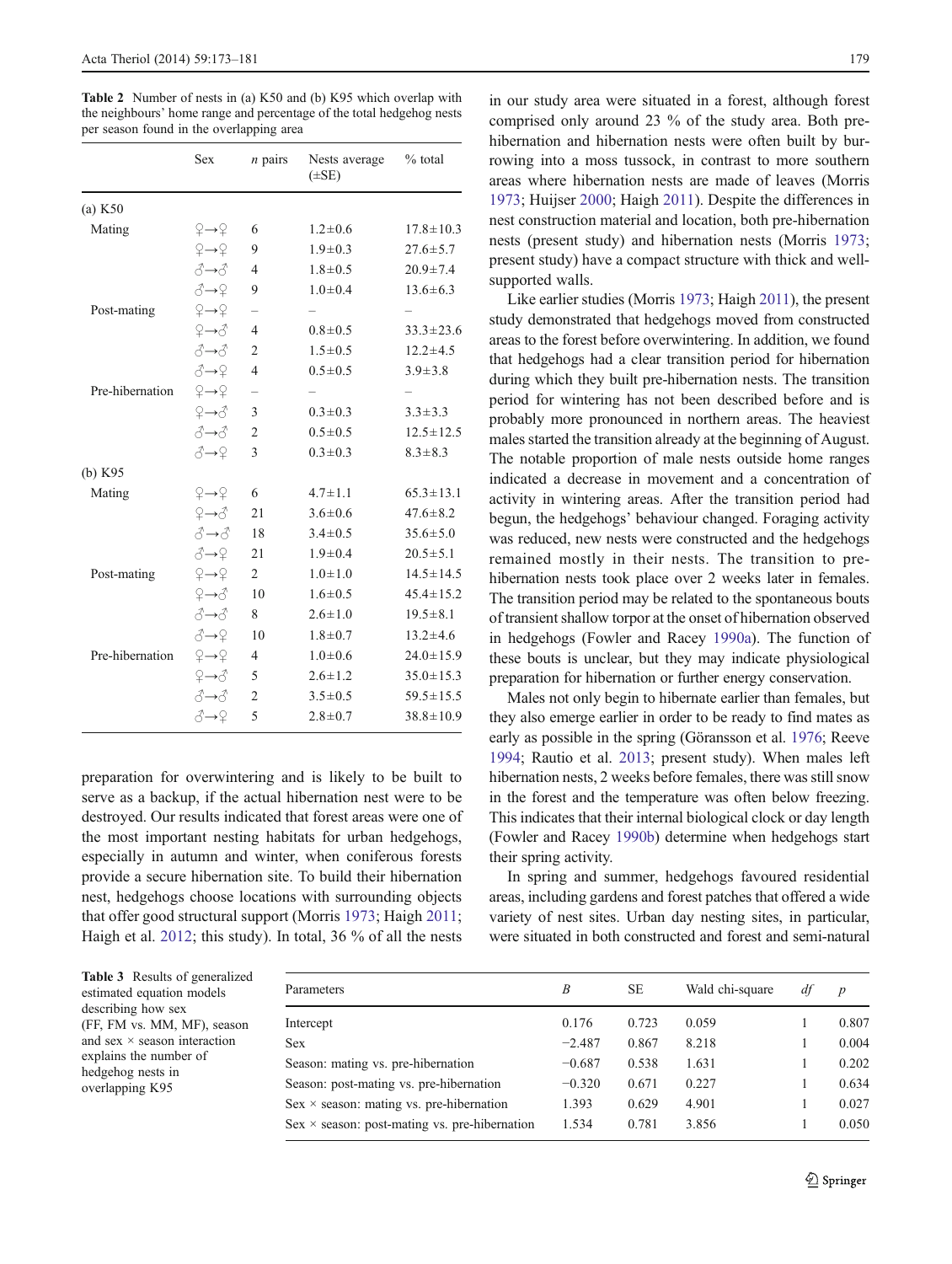areas. More than half of the day nests were situated in constructed areas while one third was found in forests and seminatural areas. In rural areas, over 80 % of day nests have been observed in hedgerows or forested areas (Huijser [2000](#page-8-0); Riber [2006\)](#page-8-0). We found that residential areas were the most favoured in constructed areas and patches of forest were often important resting and breeding habitats. Our data indicated that nest boxes in gardens are of no great significance for adult hedgehogs, although they may serve as a nesting place for juveniles and as occasional resting places for adults (Riber [2006](#page-8-0)). Day nests were often flimsy, using leaves as a primary building material. The observed nests occasionally fulfilled several functions; some day nests were used later on as prehibernation nests. Hedgehogs can return to a previously used nest after a few days or even over a year later (Boitani and Reggiani [1984;](#page-8-0) Haigh [2011](#page-8-0); present study). Few of the day nests studied here fulfilled the same function again in the following active period after more than a year.

The hedgehogs' relatively large home range in northern latitudes (Rautio et al. [2013\)](#page-8-0) was reflected also in higher numbers of nests in comparison to southern latitudes (Reeve and Morris [1985](#page-8-0); Haigh et al. [2012\)](#page-8-0). According to our study, hedgehogs used over 20 nests during their active period. Males with greater home ranges (Rautio et al. [2013\)](#page-8-0) also have a higher number of nests which they change more frequently than females do (Reeve and Morris [1985;](#page-8-0) Haigh et al. [2012\)](#page-8-0), and this difference between sexes, although not statistically significant, was also recorded in this study. During the mating season, males have the largest home range (Rautio et al. [2013\)](#page-8-0), and they express the widest variety of nesting behaviour, including a high number of nests per individual, usage of the same nests sequentially by different males and resting without a nest. This kind of flexibility may enable males to search for females efficiently (Rautio et al. [2013\)](#page-8-0). In April, males may use nests sequentially because nest construction material is probably scarce to construct a new nest. In our study area, males begin to prepare for the upcoming winter by foraging actively immediately after a short but physically hard mating season (Rautio et al. [2013](#page-8-0)). Although male home ranges decreased after the mating season, they continued to construct numerous nests that they changed frequently. High nest change frequency may suggest that males change their foraging area often but within a relatively small area during the post-mating season.

During nursing, females' movements are concentrated in the core area of their home ranges (Rautio et al. [2013](#page-8-0)) and over 60 % of their nests were thus situated within this area. Females spent several weeks in the same breeding nest with their young. Resting without a nest was also common during the nursing period. This may be due to the increased need for nutrition caused by lactation and the possible resulting daily activity, the desire of females to retire in peace out of reach of their young and the high ambient temperatures in midsummer.

Resting without a nest has previously been observed mainly in high ambient temperatures (Huijser [2000](#page-8-0)) with few exceptions (Reeve and Morris [1985\)](#page-8-0). After weaning, females begin to change day nests more frequently (Boitani and Reggiani [1984;](#page-8-0) present study), their home ranges increase (Rautio et al. [2013\)](#page-8-0) and nests are situated across a wider area of the home range (present study).

A promiscuous hedgehog mating system (e.g., Reeve [1994](#page-8-0); Jackson [2006](#page-8-0); Moran et al. [2009\)](#page-8-0) is consistent with the frequent overlap of male and female home ranges (Rautio et al. [2013\)](#page-8-0) and also with the frequency of nests in overlapping parts of the home range. Hedgehogs were observed to utilize nests in overlapping areas most frequently in the mating season. Although home ranges and also nests overlapped widely with those of the same and opposite sex during the mating season, females had no nests in other females' core areas after that season. This further confirms that females avoid other females during the nursing period (Rautio et al. [2013\)](#page-8-0). In addition, it seems to be rare that a female uses the same nest as another female (Haigh et al. [2012,](#page-8-0) present study). According to Reeve and Morris [\(1985](#page-8-0)), females have not been observed using a nest previously utilized by a male. We did find, however, a few instances of females using a nest formerly used by a male. Nests may play a considerable role in the spread and life cycles of various hedgehog parasites (Brinck and Löfqvist [1973](#page-8-0); Philpot and Bowen [1992](#page-8-0); Reeve [1994](#page-8-0)) and sequential use of nests by hedgehogs may ease the spread of parasites from one individual to another (Reeve and Morris [1985\)](#page-8-0).

The studied hedgehogs spent over 85 % of their total time in nests annually, which emphasizes that nesting sites and habitats are essential factors in hedgehog survival. The hedgehog's hibernation period is longest in northern conditions (Kristiansson [1984](#page-8-0); Jensen [2004;](#page-8-0) this study), and an individual may remain over 8 months in the same hibernation nest. Hedgehogs in this research spent over 223 days in their hibernation nests and did not change nests in winter. In contrast, in temperate areas nests can be changed up to five times during one hibernation period (Morris [1973](#page-8-0); Jensen [2004](#page-8-0); Haigh et al. [2012\)](#page-8-0).

This study offers new knowledge on hedgehogs nesting behaviour in an urban environment in northern edge of its range. Basic ecological information is needed to ensure effective conservation of this species, as the hedgehog population has been observed to decline significantly in Europe (Hof [2009\)](#page-8-0). We conclude that forested areas and forest patches within the constructed areas are important for hedgehog nesting and particularly as a hibernation habitat. The availability and connectivity of natural and semi-natural habitat is thus important in urban areas (Dowding [2007;](#page-8-0) Baker and Harris [2007\)](#page-8-0). Increased housing density and more intensive land management are therefore likely to reduce the suitability of the urban environment for hedgehogs and other urban